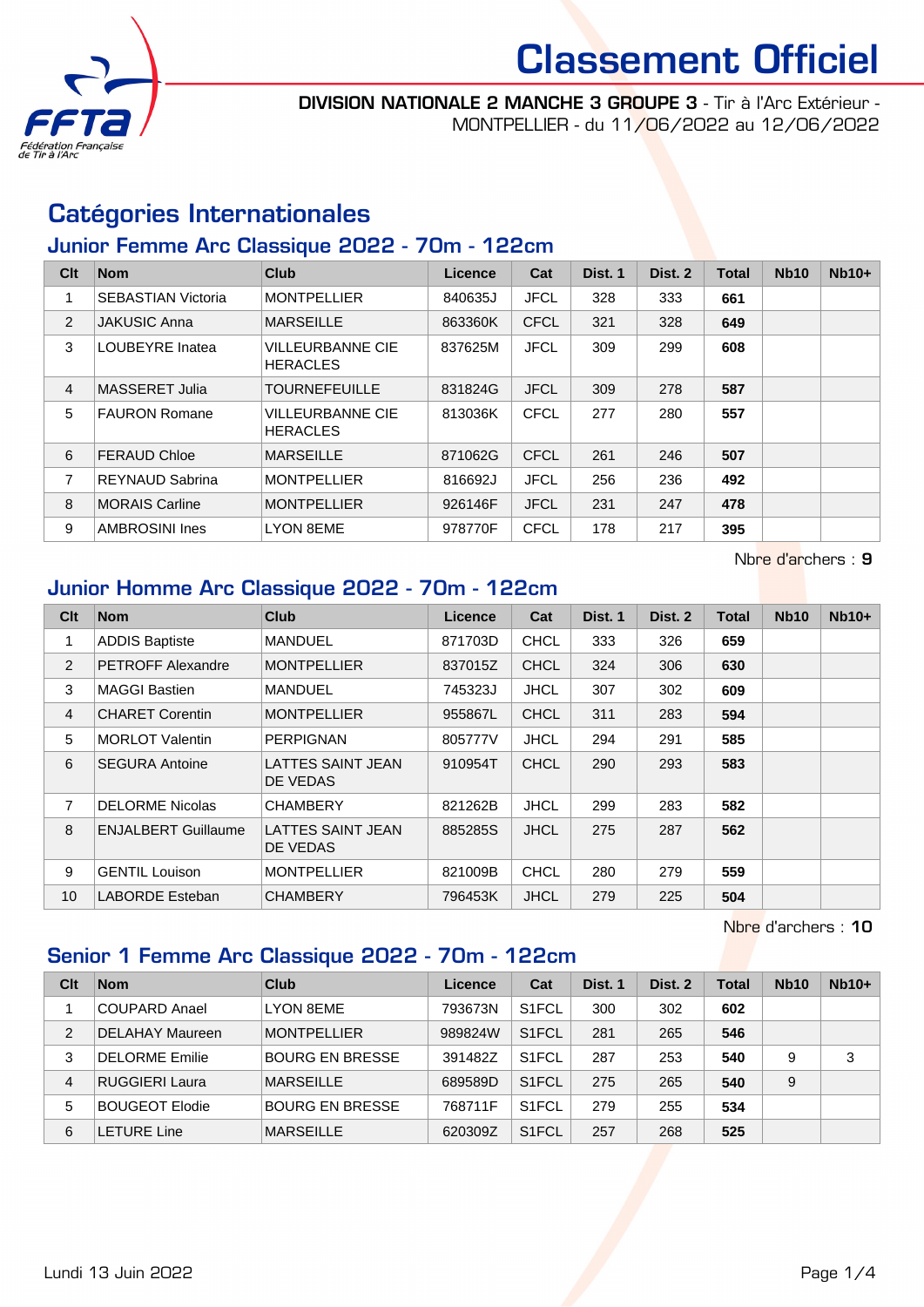

DIVISION NATIONALE 2 MANCHE 3 GROUPE 3 - Tir à l'Arc Extérieur - MONTPELLIER - du 11/06/2022 au 12/06/2022

## Senior 1 Femme Arc Classique 2022 - 70m - 122cm (Suite)

| Clt             | <b>Nom</b>                  | <b>Club</b>                                | <b>Licence</b> | Cat                | Dist. 1 | Dist. 2 | <b>Total</b> | <b>Nb10</b> | $Nb10+$ |
|-----------------|-----------------------------|--------------------------------------------|----------------|--------------------|---------|---------|--------------|-------------|---------|
| 7               | <b>GASC Coralie</b>         | VILLEURBANNE CIE<br><b>HERACLES</b>        | 918429T        | S <sub>1</sub> FCL | 257     | 266     | 523          |             |         |
| 8               | <b>CHAGNAUD Noemie</b>      | <b>BRIVE LA GAILLARDE</b>                  | 420494J        | S <sub>1</sub> FCL | 277     | 244     | 521          |             |         |
| 9               | GIVERNAUD-GIRAU<br>Juliette | <b>STE JULIE</b>                           | 682287S        | S <sub>1</sub> FCL | 242     | 275     | 517          |             |         |
| 10 <sup>1</sup> | <b>DERCAMP</b> Amelie       | <b>TOURNEFEUILLE</b>                       | 842766A        | S <sub>1</sub> FCL | 247     | 265     | 512          |             |         |
| 11              | <b>GUESDON Marine</b>       | <b>VILLEURBANNE CIE</b><br><b>HERACLES</b> | 653292A        | S <sub>1</sub> FCL | 243     | 268     | 511          |             |         |
| 12              | <b>KAHIA Cecilia</b>        | <b>TOURNEFEUILLE</b>                       | 910706Y        | S <sub>1</sub> FCL | 246     | 263     | 509          |             |         |
| 13              | <b>TERVILLE Morgane</b>     | <b>STE JULIE</b>                           | 727904A        | S <sub>1</sub> FCL | 249     | 248     | 497          |             |         |
| 14              | <b>GRESSE Audrey</b>        | <b>BOURG EN BRESSE</b>                     | 708422Z        | S <sub>1</sub> FCL | 242     | 247     | 489          |             |         |
| 15              | <b>SACO Virginie</b>        | <b>LATTES SAINT JEAN</b><br>DE VEDAS       | 762252K        | S <sub>1</sub> FCL | 248     | 238     | 486          |             |         |
| 16              | <b>VILLEDIEU Marine</b>     | <b>LYON 8EME</b>                           | 923965K        | S <sub>1</sub> FCL | 231     | 239     | 470          |             |         |

Nbre d'archers : 16

## Senior 1 Homme Arc Classique 2022 - 70m - 122cm

| Clt            | <b>Nom</b>                | Club                                       | Licence | Cat                | Dist. 1 | Dist. 2 | <b>Total</b> | <b>Nb10</b> | $Nb10+$ |
|----------------|---------------------------|--------------------------------------------|---------|--------------------|---------|---------|--------------|-------------|---------|
| 1              | <b>BRESSON Victor</b>     | <b>VEDENE</b>                              | 438681C | S1HCL              | 319     | 323     | 642          |             |         |
| 2              | <b>CHENEAU Emilien</b>    | <b>CHAMBERY</b>                            | 707588T | S1HCL              | 320     | 317     | 637          |             |         |
| 3              | <b>MACE Godefroi</b>      | <b>PERPIGNAN</b>                           | 633044S | S1HCL              | 319     | 313     | 632          | 23          | 5       |
| $\overline{4}$ | <b>ANDRIEUX Guillaume</b> | <b>MONTPELLIER</b>                         | 777937J | S1HCL              | 312     | 320     | 632          | 17          | 2       |
| 5              | <b>PORTAL Simon</b>       | <b>VILLEURBANNE CIE</b><br><b>HERACLES</b> | 789721T | S <sub>1</sub> HCL | 315     | 303     | 618          |             |         |
| 6              | <b>ROCHER Thomas</b>      | <b>VEDENE</b>                              | 599622N | S <sub>1</sub> HCL | 316     | 301     | 617          |             |         |
| $\overline{7}$ | <b>GERBE Mathis</b>       | <b>BRON</b>                                | 689422X | S1HCL              | 283     | 318     | 601          |             |         |
| 8              | <b>FOUILLAND Nicolas</b>  | VILLEURBANNE CIE<br><b>HERACLES</b>        | 348540Y | S <sub>1</sub> HCL | 297     | 303     | 600          |             |         |
| 9              | <b>CONESA Daniel</b>      | <b>LATTES SAINT JEAN</b><br>DE VEDAS       | 813794J | S <sub>1</sub> HCL | 296     | 301     | 597          |             |         |
| 10             | <b>LEFRANCOIS lanis</b>   | <b>PERPIGNAN</b>                           | 731892K | S1HCL              | 291     | 297     | 588          |             |         |
| 11             | <b>CUMINAL Thibault</b>   | <b>VILLEURBANNE CIE</b><br><b>HERACLES</b> | 753979T | S1HCL              | 292     | 293     | 585          |             |         |
| 12             | MISSAGHIEH Denis          | <b>CHAMBERY</b>                            | 821252R | S <sub>1</sub> HCL | 286     | 290     | 576          |             |         |
| 13             | CIOFINI Guillaume         | <b>MANDUEL</b>                             | 613115E | S <sub>1</sub> HCL | 287     | 273     | 560          |             |         |
| 14             | <b>DESMOTS Erwann</b>     | <b>BRON</b>                                | 764623M | S <sub>1</sub> HCL | 298     | 261     | 559          |             |         |
| 15             | <b>DUTRIEUX Natan</b>     | VEDENE                                     | 719306E | S <sub>1</sub> HCL | 264     | 285     | 549          |             |         |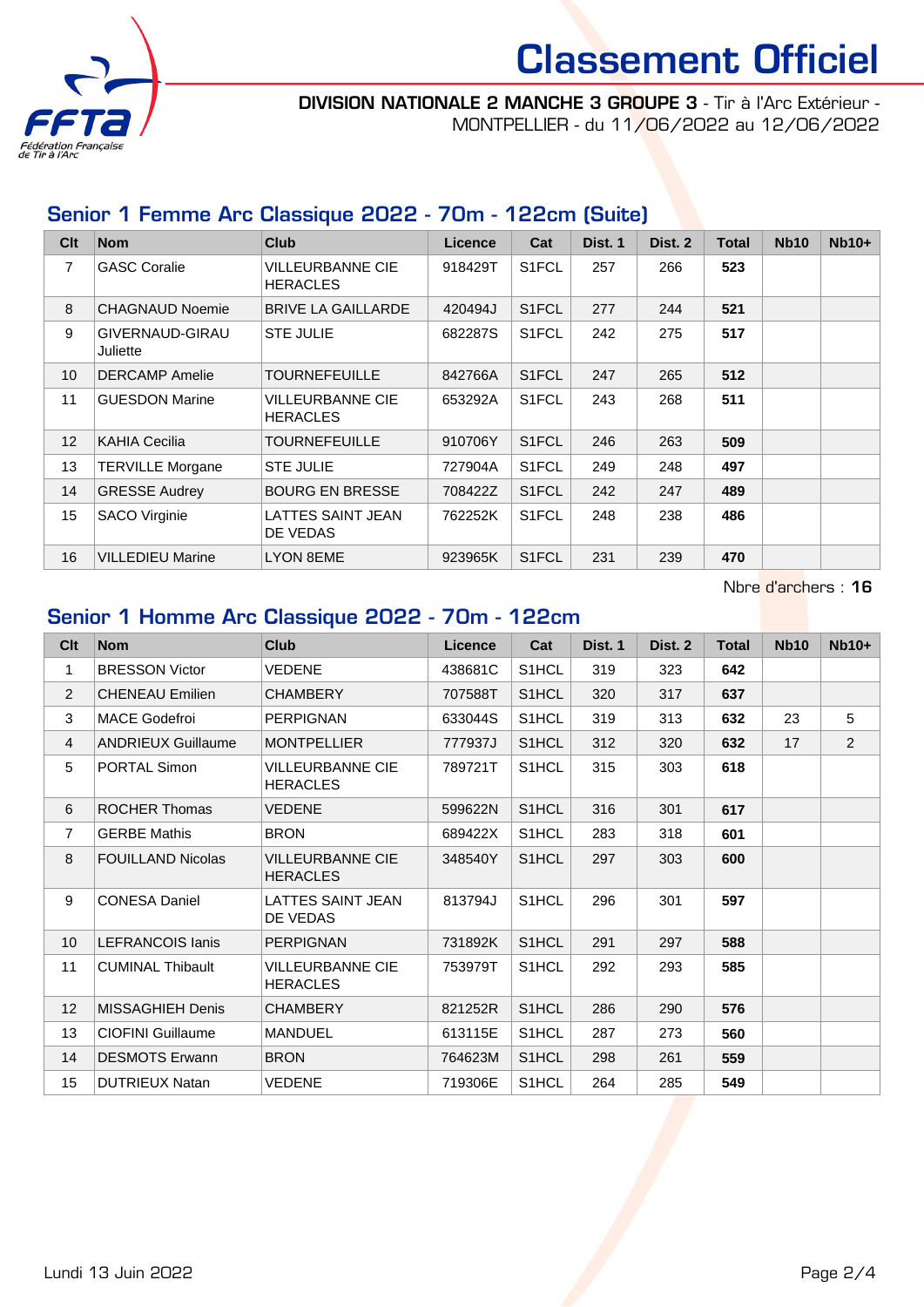

#### DIVISION NATIONALE 2 MANCHE 3 GROUPE 3 - Tir à l'Arc Extérieur - MONTPELLIER - du 11/06/2022 au 12/06/2022

## Senior 1 Homme Arc Classique 2022 - 70m - 122cm (Suite)

| Clt | <b>Nom</b>         | Club                          | Licence | Cat                | Dist. | Dist. 2 | <b>Total</b> | <b>Nb10</b> | $Nb10+$ |
|-----|--------------------|-------------------------------|---------|--------------------|-------|---------|--------------|-------------|---------|
| 16  | <b>AUDON Kevin</b> | LATTES SAINT JEAN<br>DE VEDAS | 600378K | S <sub>1</sub> HCL | 263   | 240     | 503          |             |         |

Nbre d'archers : 16

## Senior 2 Femme Arc Classique 2022 - 70m - 122cm

| Clt            | <b>Nom</b>                     | Club                                 | Licence | Cat                | Dist. 1 | Dist. 2 | <b>Total</b> | <b>Nb10</b> | $Nb10+$ |
|----------------|--------------------------------|--------------------------------------|---------|--------------------|---------|---------|--------------|-------------|---------|
|                | <b>BLOCH Emily</b>             | <b>MARSEILLE</b>                     | 339924H | S <sub>2</sub> FCL | 297     | 286     | 583          |             |         |
| 2              | CIGNO-CALIPPE Anne             | <b>LYON 8EME</b>                     | 839191P | S <sub>2</sub> FCL | 269     | 276     | 545          |             |         |
| 3              | THEVENET-BOUTEIX<br>Marie Aude | <b>LATTES SAINT JEAN</b><br>DE VEDAS | 934556X | S <sub>2</sub> FCL | 289     | 255     | 544          |             |         |
| $\overline{4}$ | <b>DUPONT Mylene</b>           | <b>BRIVE LA GAILLARDE</b>            | 650160W | S <sub>2</sub> FCL | 264     | 275     | 539          |             |         |
| 5              | <b>TEPFER Jocelyne</b>         | <b>MARSEILLE</b>                     | 967645N | S <sub>2</sub> FCL | 270     | 267     | 537          |             |         |
| 6              | NAVARRO Magali                 | <b>STE JULIE</b>                     | 318385W | S <sub>2</sub> FCL | 250     | 245     | 495          |             |         |
| 7              | <b>LAGARDE Sylvie</b>          | <b>STE JULIE</b>                     | 737867E | S <sub>2</sub> FCL | 201     | 213     | 414          |             |         |

Nbre d'archers : 7

### Senior 2 Homme Arc Classique 2022 - 70m - 122cm

| Cl <sub>t</sub> | <b>Nom</b>              | <b>Club</b>                         | <b>Licence</b> | Cat                | Dist. 1 | Dist. 2 | Total | <b>Nb10</b> | $Nb10+$ |
|-----------------|-------------------------|-------------------------------------|----------------|--------------------|---------|---------|-------|-------------|---------|
| 1               | <b>ARDIET Willy</b>     | <b>PERPIGNAN</b>                    | 292150E        | S <sub>2</sub> HCL | 319     | 303     | 622   |             |         |
| 2               | <b>BUSSAC Jerome</b>    | <b>BRON</b>                         | 202800K        | S2HCL              | 317     | 300     | 617   |             |         |
| 3               | <b>ARENAS Pascal</b>    | LATTES SAINT JEAN<br>DE VEDAS       | 265119Y        | S2HCL              | 296     | 303     | 599   |             |         |
| $\overline{4}$  | <b>BAUDUIN Nicolas</b>  | <b>CHAMBERY</b>                     | 276435Y        | S2HCL              | 306     | 290     | 596   |             |         |
| 5               | <b>MOY Frederic</b>     | VEDENE                              | 723739Y        | S2HCL              | 289     | 306     | 595   |             |         |
| 6               | <b>GISBERT Bruno</b>    | VEDENE                              | 687030X        | S <sub>2</sub> HCL | 289     | 302     | 591   |             |         |
| 7               | <b>GERZAIN Pierre</b>   | <b>MANDUEL</b>                      | 214058X        | S2HCL              | 292     | 283     | 575   |             |         |
| 8               | <b>JANSSENS Pascal</b>  | LATTES SAINT JEAN<br>DE VEDAS       | 627670A        | S2HCL              | 287     | 278     | 565   |             |         |
| 9               | <b>BOURAU Frederic</b>  | VILLEURBANNE CIE<br><b>HERACLES</b> | 978430L        | S2HCL              | 289     | 273     | 562   |             |         |
| 10              | <b>CHRISTIN Clement</b> | <b>BRON</b>                         | 299186C        | S <sub>2</sub> HCL | 279     | 276     | 555   |             |         |
| 11              | <b>DELORME Marc</b>     | <b>CHAMBERY</b>                     | 005641G        | S2HCL              | 276     | 264     | 540   |             |         |

Nbre d'archers : 11

### Senior 3 Femme Arc Classique 2022 - 60m - 122cm

| Clt | <b>Nom</b>                  | Club               | Licence | Cat   | Dist. 1 | Dist. 2 | <b>Total</b> | <b>Nb10</b> | $Nb10+$ |
|-----|-----------------------------|--------------------|---------|-------|---------|---------|--------------|-------------|---------|
|     | DELANNOY Marie<br>Christine | BRIVE LA GAILLARDE | 373133E | S3FCL | 267     | 256     | 523          |             |         |

Nbre d'archers : 1

Nombre total d'archers : 70